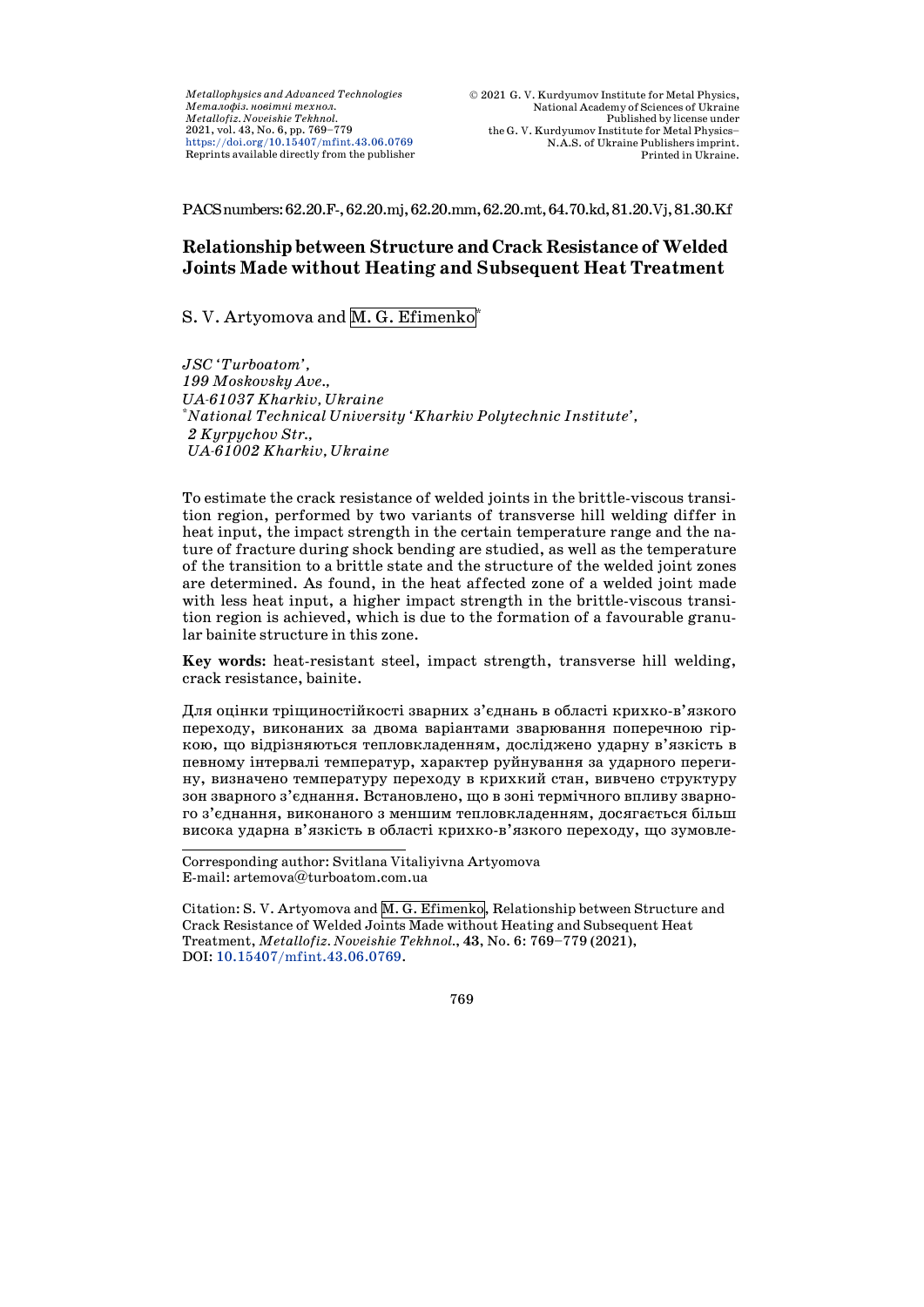но формуванням у цій зоні сприятливої структури зернистого бейніту.

**Ключові слова:** теплотривка сталь, ударний перегин, зварювання поперечною гіркою, тріщиностійкість, бейніт.

*(Received July 9, 2020; in final version, March 3, 2021)*

#### **1. INTRODUCTION**

The reliability of welded joints of chromium-molybdenum-vanadium steels during operation is determined by a combination of strength, ductility and crack resistance [1–3]. The study of crack resistance is of particular importance for finding the best technological options for repair welding, both in the manufacture of castings and in the course of a turnaround time during the operation of massive cast parts. The structure formation during welding significantly affects the crack resistance characteristics of welded joints [4–6].

However, the question of the effect of structure on the level of crack resistance characteristics depending on the parameters of the welding process has not been studied enough. To determine the critical temperature of brittleness, above which the absence of brittle cracks is guaranteed, a number of criteria have been proposed [4, 7–9]: by impact strength, (International Institute of Welding), 0.5 of the maximum value obtained when determining the dependence of toughness on temperature, according to the results of studying the viscous component in a kink (0, 50, 100%) according to GOST 4543, by the magnitude of the crack development work.

Therefore, for the practice of assessing the quality of welded joints, it is advisable to study the relationship between the structure of welded joints made according to various technological options and crack resistance with the selection and determination of quantitative quality criteria in the field of brittle-viscous transition, which is the purpose of this work.

# **2. EXPERIMENTAL DETAILS**

Welded joints of steel 15Kh1M1FL are carried out according to two welding options with a cross hill welding (CHW) without preliminary and concurrent heating and subsequent tempering, with a different amount of heat input.

The size of the welded joint: plate length—250 mm, width— 200 mm, thickness—110 mm. In the middle part of the plate along a length of 250 mm, a sampling of 60 mm wide and 70 mm deep is performed. Steel is used after heat treatment: double normalization of 1000–1030°С and 970–1000°С and tempering 720–750°С. Welding is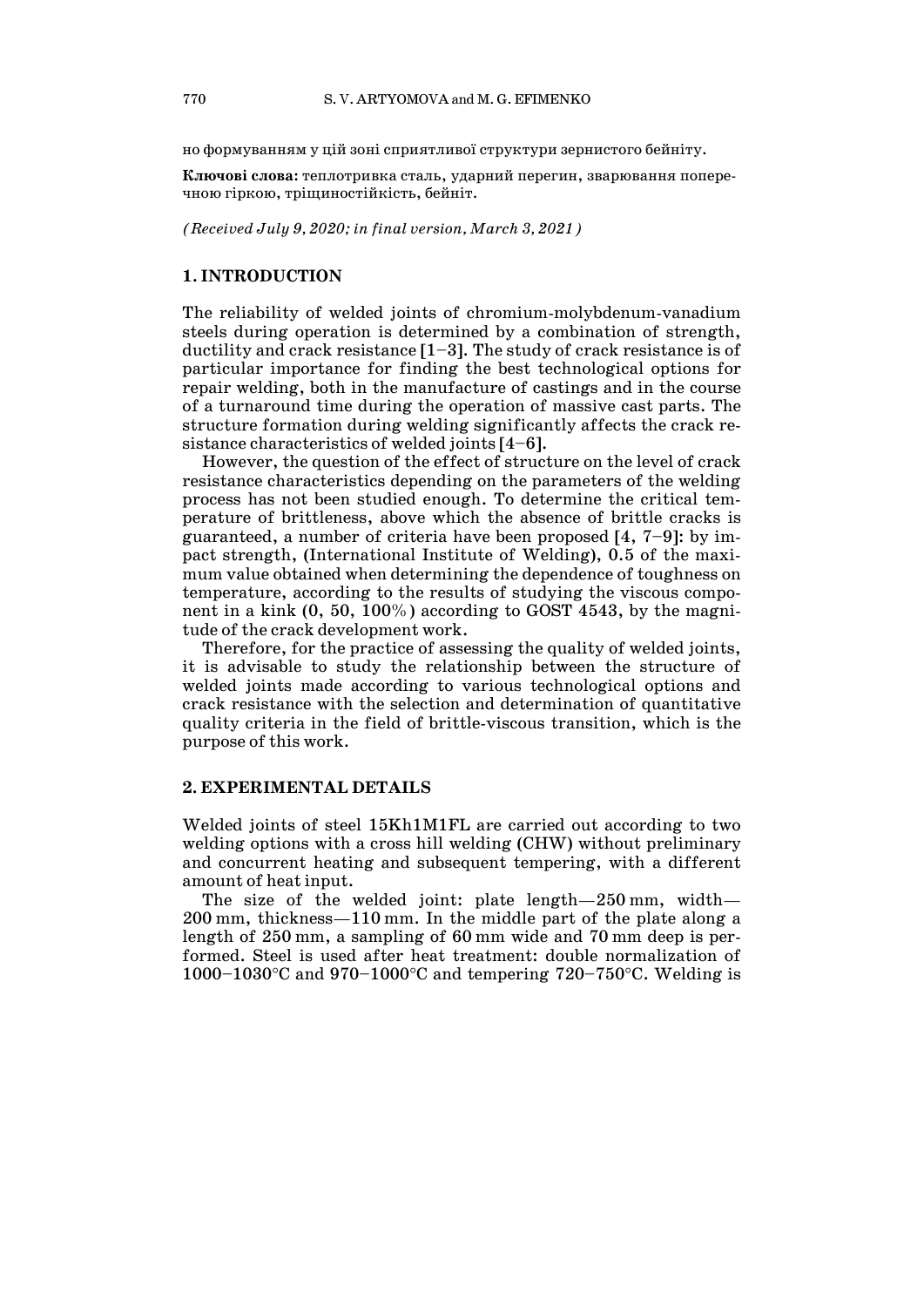carried out with electrodes of type Eh-09Kh1MF of the TML-3U grade with a diameter of 4 mm at a direct current of reverse polarity. The weld conditions are different by current strength: 160–170 A—the first option, 200–210 A—the second option.

When determining the crack resistance of welded joints, and the relationship between crack resistance and structure, we considered the impact strength of specimens with a sharp Charpy notch, its dependence on temperature, the nature of fracture of specimens, their hardness and the forming structures. The scheme for cutting samples for impact bending tests is shown in Fig. 1.

Impact bending tests are carried out according to GOST 9454-78 in the temperature range from −60°С to 100°С. The hardness of HV5 is measured according to GOST 2999-75.

The microstructure of the samples is studied by optical microscopy. Microsections are etched using two reagents: to detect the microstructure, in a 4% alcohol solution of  $HNO<sub>3</sub>$ ; to identify grain boundaries in heat affected zone (HAZ) and weld metal—in a supersaturated aqueous solution of picric acid with the addition of surfactants. The grain size is determined by comparing with the standard score scale GOST 5639- 82 and the method of random secants [10] with the calculation of average nominal diameters (ND).

The chemical composition of the welded joint is shown in Table 1.



**Fig. 1**. Scheme of cutting samples from a welded joint.

**TABLE 1**. The chemical composition of the elements of the welded joint.

| Location                                                       | Element content, % |  |  |  |                                                       |  |  |  |  |  |
|----------------------------------------------------------------|--------------------|--|--|--|-------------------------------------------------------|--|--|--|--|--|
|                                                                |                    |  |  |  | $Si$   Mn   P   S   Cr   Mo   V   Ni   Cu             |  |  |  |  |  |
| Base metal 0.16 0.43 0.89 0.010 0.010 1.38 1.02 0.33 0.17 0.11 |                    |  |  |  |                                                       |  |  |  |  |  |
| The seam                                                       |                    |  |  |  | $0.08$ 0.20 0.83 0.011 0.003 0.99 0.55 0.28 0.07 0.10 |  |  |  |  |  |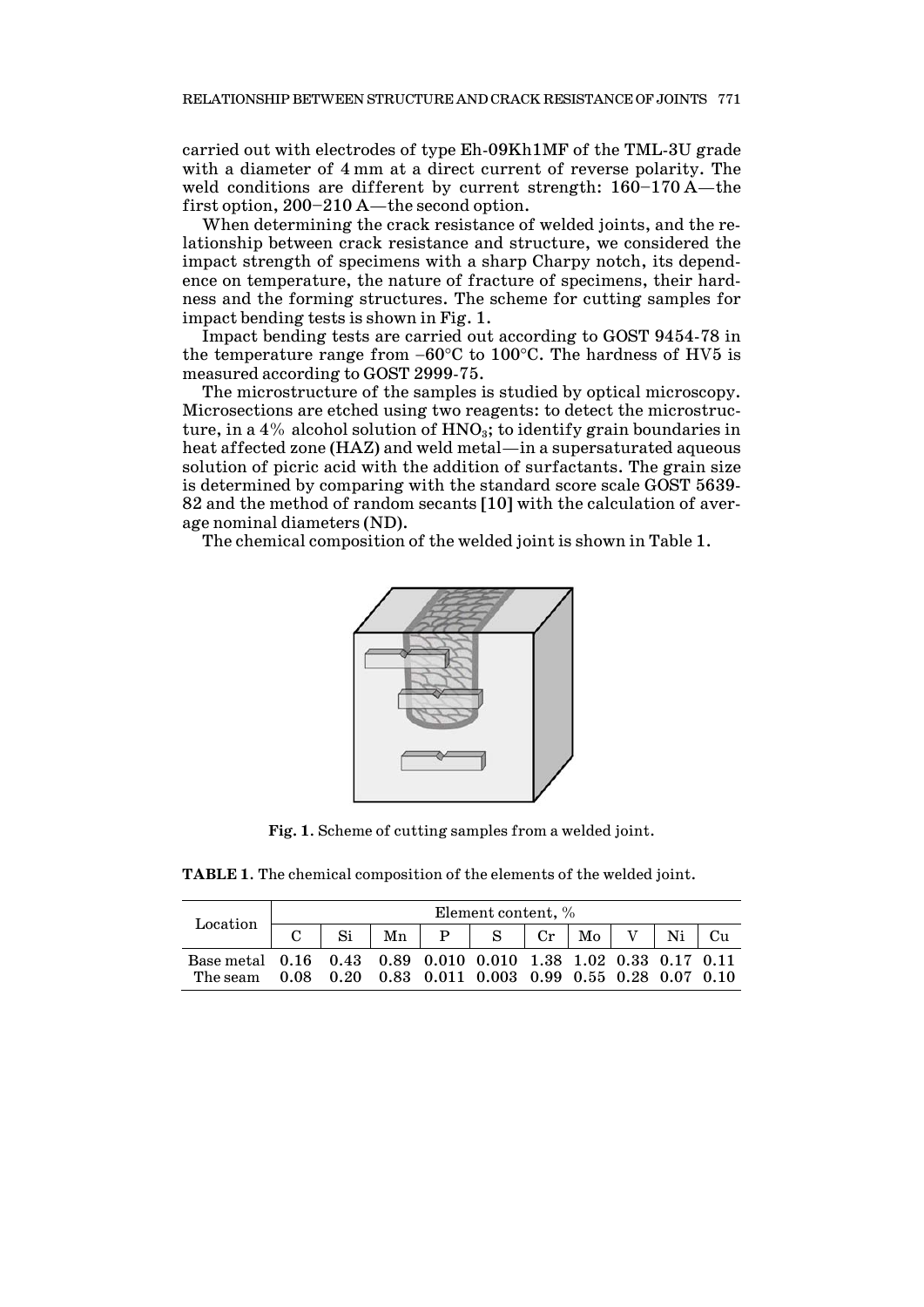# **3. RESULTS AND DISCUSSION**

Based on the obtained characteristics, we constructed a diagram (Fig. 2) and established the following temperature characteristics of the brittle-viscous transition of the base metal of the welded joint:  $T_0 = 0$ °C,  $T_{50}$  = +60°C,  $T_{100}$  = +100°C, which corresponds to typical data for castings 15Kh1M1FL.

To determine the resistance to crack propagation according to the brittle-viscous transition diagram, we calculated the value of the stress intensity factor at the crack tip  $(K_{1c})$  at 20 $\degree$ C of the welded joint metal according to the following relationship [11]:

$$
K_{1c} = 0.8\sqrt{\sigma_{0.2} KCV(T_{100})} \left(\frac{T}{T_{100}}\right)^{3.8}, \qquad (1)
$$

The  $K_{\rm 1c}$  value of  $75\, \rm MPa\cdot m^{1/2}$  is obtained, which is in good agreement with our results of determining this characteristic on specimens of steel 15Kh1M1FL with induced crack, tested according to GOST 25.506-85.

In relation to the lowest working temperature of parts made of steel 15Kh1M1FL—250°С, an assessment of the temperature stock of vis- $\mathrm{cosity}~T_\mathrm{v} \!\geq\! T_\mathrm{work} \!- \!T_\mathrm{50}$  is made and a value of  $190^\circ\mathrm{C}$  is obtained [12].

Figure 3 shows a comparison of the temperature curves of the toughness of the metal of HAZ and the weld with the base metal of the welded joint.



**Fig. 2**. Diagram of the transition of 15Kh1M1FL steel from a brittle to a viscous state. The toughness of the casting metal according to the literature (*1*), the base metal of our welded joint (*2*) and the brittle component in the fracture (*3*) depending on temperature.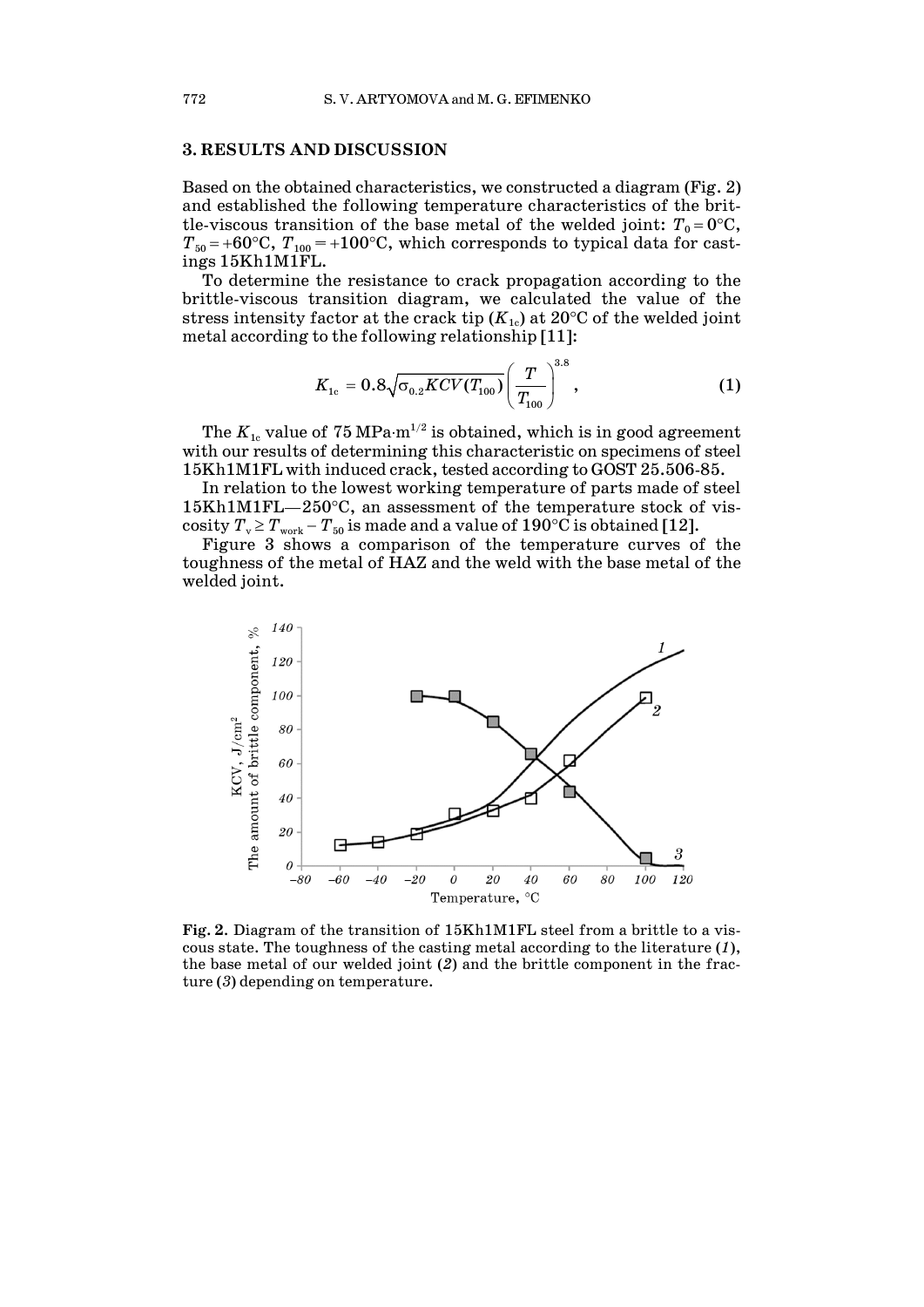The highest level of toughness in the brittle-viscous transition range is characteristic for HAZ, and the lowest—for the base metal. The brittle-viscous transition interval is shifted towards negative temperatures as follows: base metal, seam, HAZ. View of the fractures of the samples of the base metal and the notched samples in HAZ, differing in value by impact strength at 20°С twice (Fig. 4).

The nature of the fracture during testing of specimens with notching in HAZ is typical for the viscous state of the metal, when the initiation of cracks begins at the surface of the tear at the corners of the 'deformation triangle' [5]. In this case, the region of destruction of the samples is located in the zone of thermal influence.

The fracture of the samples cut from the weld metal and the notched



**Fig. 3**. Temperature dependence of the impact strength of the HAZ metal (*a*), weld (*b*) and the base metal of the welded joint (*3*), made in two ways: the first (*1*, *4*), the second (*2*, *5*).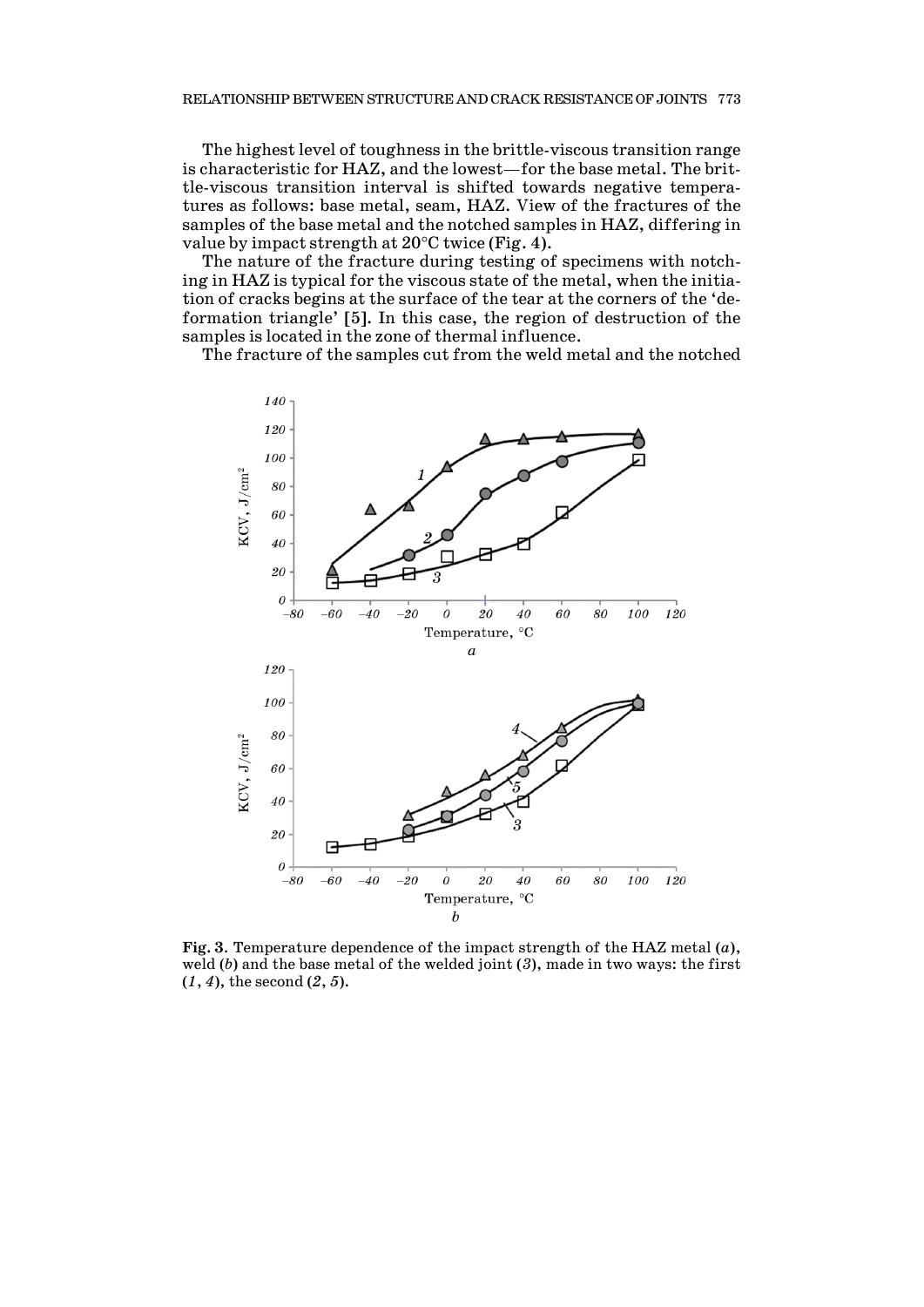

**Fig. 4.** Fractures: the base metal  $(a)$ , a notching in the HAZ  $(b)$ ,  $\times 3.5$ .

samples in HAZ is characterized by the morphological diversity of the relief of the fracture surface, in which brittle and viscous sections are adjacent, which complicates the quantitative assessment of the viscous component in the fracture and the study of the temperature dependence with the determination of  $T_0$ ,  $T_{50}$  and  $T_{100}$ . In this regard, for a comparative assessment of the options for welded joints, the temperature corresponding to the impact strength of  $60 \text{ J/cm}^2$  is adopted as a criterion. According to the temperature curve of the base metal, this value corresponds to  $T_{50}$  (Fig. 2).

The evaluation results for the proposed criterion are presented below (Table 2).

Based on the proposed quantitative assessment, the advantages of the first variant are clearly visible in the brittle-viscous transition interval. The temperature curves of the brittle-viscous transition diagram of castings of steel 15Kh1M1FL correspond to a structure consisting of upper and lower tempering bainite and ferrite, the ratio of

| Weld zone        | Temperature corresponding to $K_{\mathrm{cv}}$ = 60 J/cm $^2$ of weld metal, $^{\circ}\mathrm{C}$ |                    |  |  |  |  |
|------------------|---------------------------------------------------------------------------------------------------|--------------------|--|--|--|--|
|                  | The first variant                                                                                 | The second variant |  |  |  |  |
| HAZ.<br>The seam | -35<br>$+25$                                                                                      | $+10$<br>$+40$     |  |  |  |  |

**TABLE 2**. Temperature criterion for assessing crack resistance.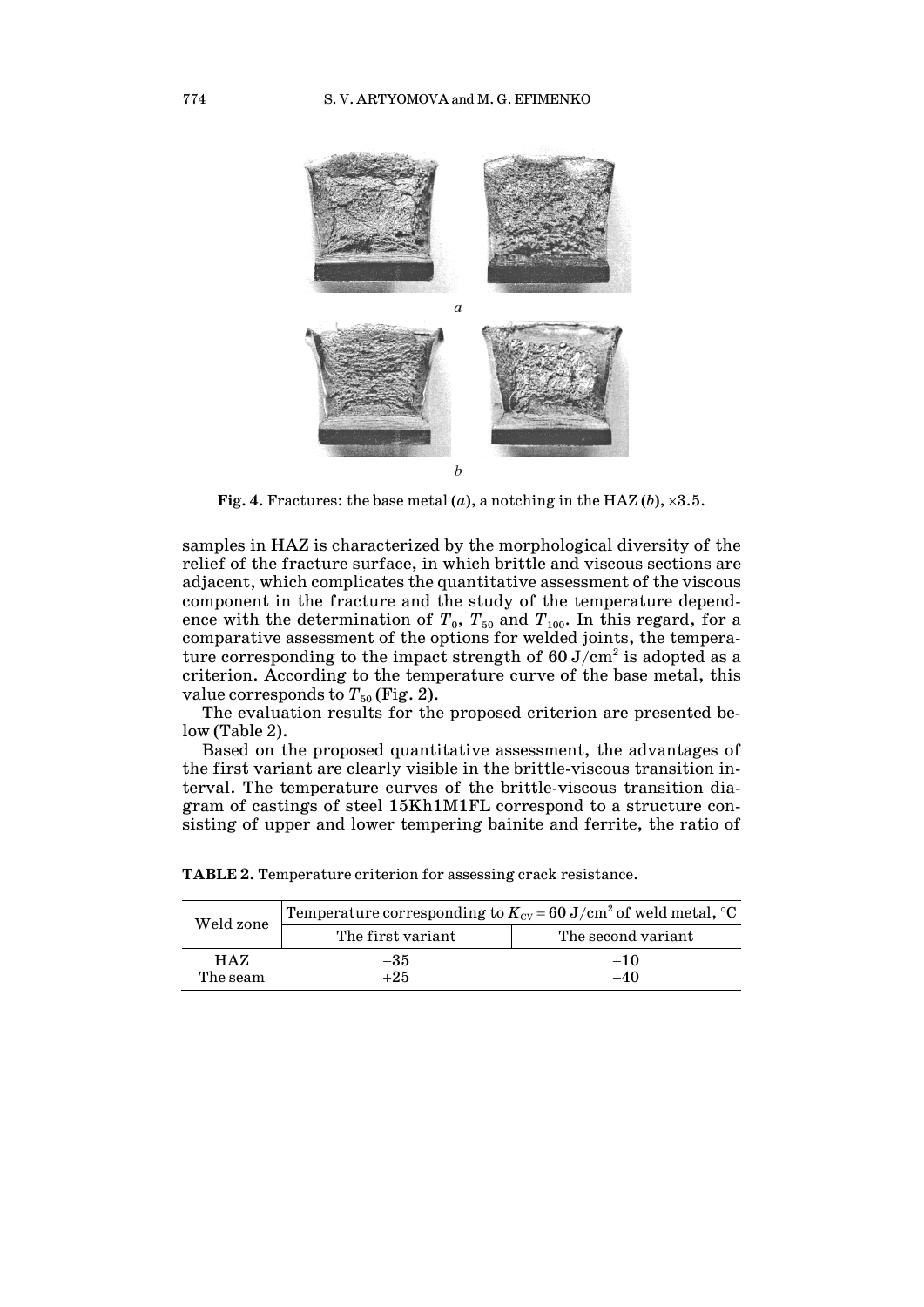which is determined by the chemical composition in microvolumes, which depends on the degree of development and stability of dendritic segregation during the metallurgical cycle of manufacturing castings.

Ferrite is practically absent in the base metal of the studied welded joints, the predominant structure is the upper and lower bainite of tempering of various morphology (Fig. 5). This combination of the bainitic structure is primarily due to microchemical heterogeneity at the location of the axes of the dendrites and interdendritic spaces, the light-etched sections of the structure correspond to the axes of the dendrite, and the dark etched ones correspond to the interdendritic spaces. The carbide phase both in the form of a rash, and unitarily larger sizes and various shapes is located both randomly and directionally. The manifestation of dendriticity in the structure of the base metal negatively affects the value of impact strength and the temperature of transition to a brittle state.

In HAZ, the nature of the microstructures is diverse—there are both structures close in morphology to the base metal, and structures that underwent transformations during welding. In this case, the predominant structure in the regions of the undergoing transformations is granular bainite, the  $\alpha$ -solid solution of which is a mixture of residual austenite and the structure formed by martensitic kinetics—upper, lower bainite or martensite [13].

Features of the forming structures are more clearly identified at the welded joint of the second option, characterized by increased heat input. Near the fusion boundaries at a distance of 0.2–0.4 mm, the structure of upper granular and lower bainite and martensite is observed inside the former austenitic grains of a polyhedral shape (Fig. 6, *a*). It is noteworthy that the orientation of the martensite and lower bainite plates is normal and parallel to the crystallographic planes and grain boundaries and subgrains of the former austenitic grain, as well as the



**Fig. 5**. Structure of the base metal of welded joints ×600: upper bainite (*a*), lower bainite (*b*).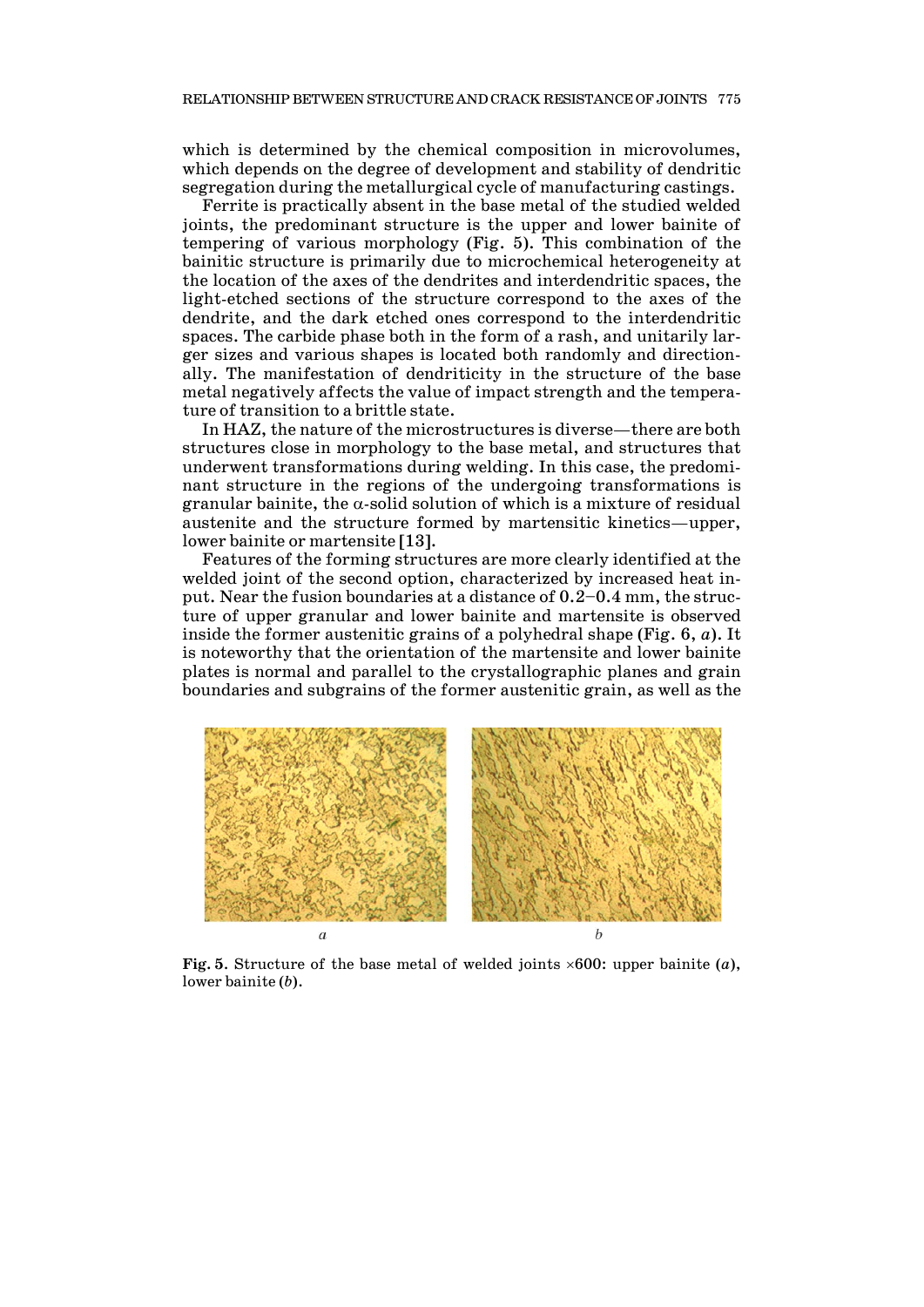formation in separate sections near the fusion boundary of a structure consisting only of upper granular bainite.

Carbide phase condition differs inhomogeneity—large, round and fine carbides are located randomly and oriented both inside the grain, and along the grain boundaries by clusters and discontinuous chains. Figure 6 shows structures characteristic of temperatures significantly exceeding the upper critical point that differ in the size of the former austenitic grain and the state of the carbide phase along grain boundaries: grain size 4–5 points, large accumulations of rounded carbides at the boundaries, grain size 5–6 points, small individual and large carbides along the boundaries in the form of continuous chains, grain size 6–7 points, barely noticeable separate dispersed carbides along the grain boundaries. The revealed differences in the structure are probably related to the inheritance of the chemical composition of dendrites, which indicates the role of the initial state of the metal in the transformations during welding.

As the distance from the fusion boundary to a distance of  $1-2.5$  mm, the grain size in HAZ decreases and the morphology of granular bainite changes, the sizes of carbides and their density increase.

Of particular interest is the study of structural sections of the base metal in the initial stage of recrystallization, which practically did not undergo transformation (Fig. 6, b). The  $\alpha$ -solid solution of this structure is characterized by elongated subgrains and portions of the light phase, at the place of which accumulations of carbides are observed, which is in accordance with the description of structures at the initial stages of recrystallization in the temperature range of the lower critical point on heating [14].

When comparing the structures of the welded joint made according to two options, it is found that the largest differences in the structure



**Fig. 6**. HAZ structure near the fusion boundaries (*a*), metal structure in the initial stage of recrystallization (transition zone) (*b*).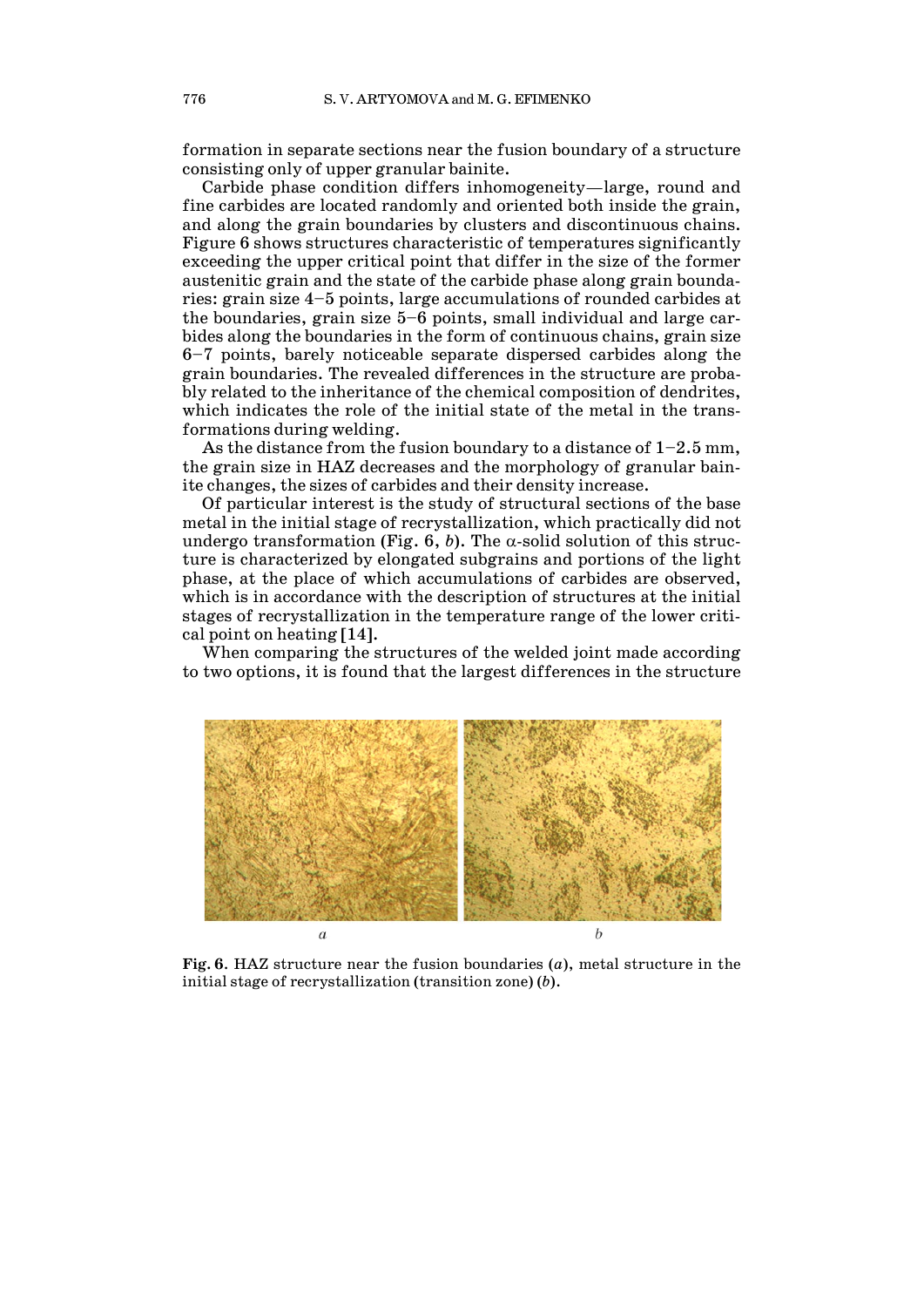are observed near the fusion boundary at a distance of 0.2–0.4 mm from the boundary, whereas identical types of structures are obtained at a distance of 1–3 mm. Whereas for the first variant near the fusion boundary, the predominant structure is granular bainite, then for the second variant, along with the upper granular bainite, the structures of martensit and lower bainite are formed.

From the data of the structure study it follows that under conditions of thermodynamic cycles that depend on the heat input during the layer-by-layer filling of the weld groove, various competing processes develop: transformations in the structure associated with a significant change in the critical parameters of thermokinetic and isothermal structure formation—critical points and velocities during heating and cooling of austenite, grain growth temperature, temperature of isotherms with their structural decomposition [14, 15]; deformation with subsequent recrystallization and polygonization, the change in the parameters of which is associated with an increase in the diffusion rate under the influence of emerging stresses, a decrease in the temperature of recrystallization, and a change in the critical degree of deformation during recrystallization and polygonization [16].

The predominance of a process causes structural changes in HAZ. Moreover, the nature of the development of processes is inevitably associated with the initial state of the metal—the chemical composition and structure.

Despite the revealed variety of HAZ structures, the toughness in the range of brittle-viscous transition of HAZ metal of the welded joints of both variants is higher than the toughness of the base metal by two to three and a half times. Although the destruction of specimens during impact bending testing develops in HAZ region, the phenomenon of 'brittleness of recrystallization' [14] is not detected and the impact strength is not dramatically reduced.

The fusion region in welded joints is characterized by a smooth transition of the weld metal structure into the base metal without a clearly defined boundary. For the second variant of a welded joint in the fusion region, small sections with a width of the order of 50  $\mu$ m of a decarburized layer on the base metal side can be formed (Fig. 6, *a*).

The microstructure of the weld is heterogeneous and consists of upper bainite—granular and oriented, and subgrain ferrite, carbides of various shapes and sizes, are unevenly distributed. The differences in the carbide distribution density observed in the structure are clearly visible in Fig. 7. In the weld metal of the welded joint of the first variant, a structure is formed with a predominance of upper granular bainite.

The heterogeneity of the weld metal structure is due to the thermal cycling of the heat input and the dendrite formation feature, which determines the nature of the decomposition of austenite upon rapid cooling or by an isotherm under stress and strain.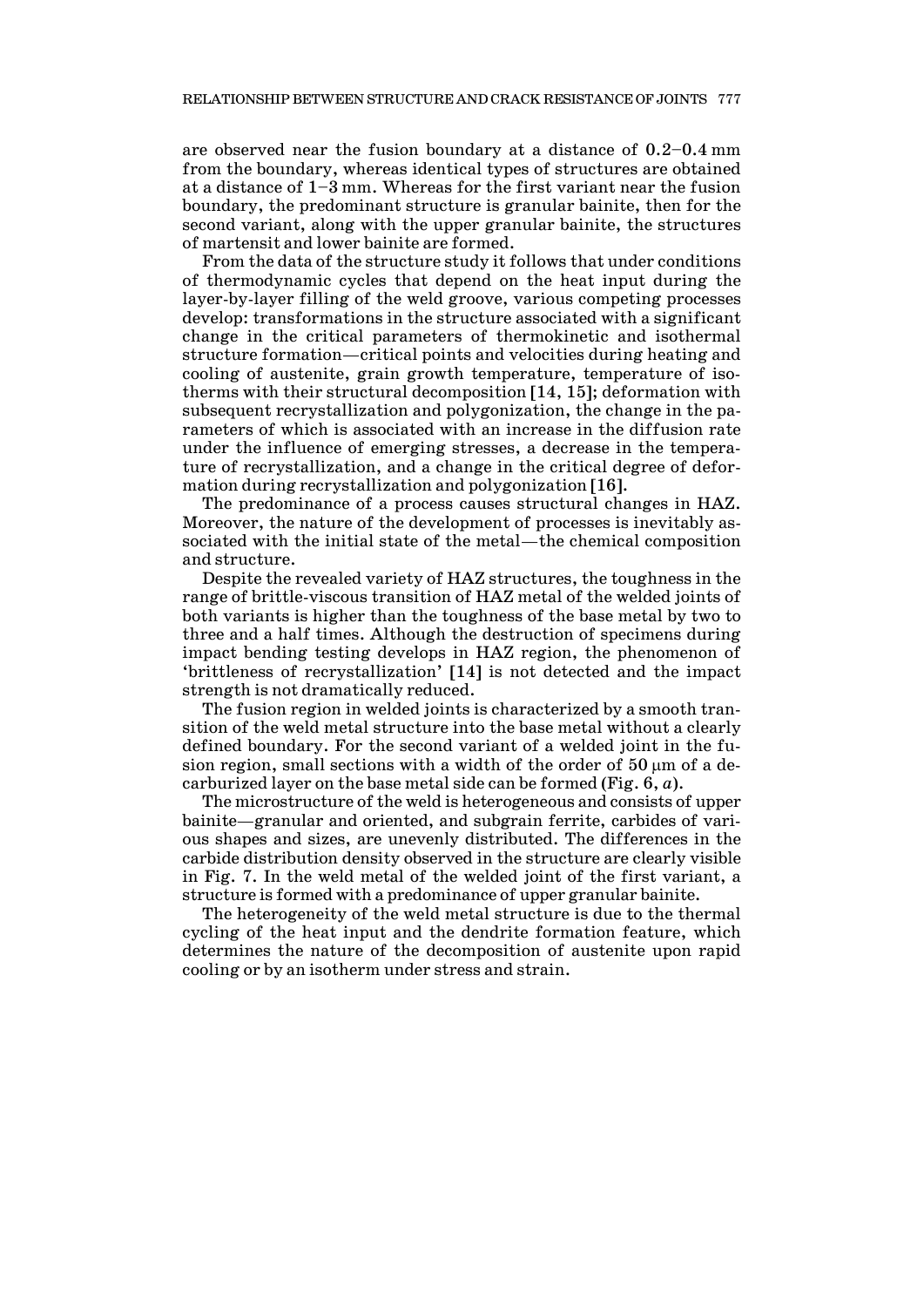

**Fig. 7**. Microstructure of the weld, ×600.

For a weld metal with the above structures, the toughness is about one and a half times higher compared to the toughness of the base metal.

# **4. CONCLUSIONS**

1. It is proposed to carry out a temperature determination above which the absence of brittle cracks in the heat affected zone of welded joints is guaranteed by the impact strength of  $60 \text{ J/cm}^2$  on samples with a sharp V-shaped notch, which corresponds to the brittle-viscous transition temperature of the base metal at 50% viscous component content in kink.

2. The heat affected zone of the welded joint is characterized by higher crack resistance than the base metal and weld metal, which is due to the structural feature formed during the cross hill welding.

3. The crack resistance of the heat affected zone varies depending on the heat input of the cross hill welding process: a higher level is obtained with lower heat input, when a higher degree of uniformity of the granular bainite structure is ensured and formation of a mixed granular bainite and martensite-bainitic structure is avoided.

# **REFERENCES**

- 1. R. A. Kozlov, *Svarka Teploustoychivykh Staley* [Welding of Heat-Resistant Steels] (Leningrad: Mashinostroenie: 1986) (in Russian).
- 2. S. Y. German, *Elektrodugovaya Svarka Teploustoychivykh Staley Perlitnogo Klassa* [Electric Arc Welding of Heat-Resistant Steels of Pearlite Class] (Moscow: Mashinostroenie: 1972) (in Russian).
- 3. A. E. Anoxov, F. A. Xromchenko, Y. V. Fedyna, Y. N. Vornovyczkyj, and A. S. Pozdnyakova, *Svarochnoe Proizvodstvo*, No. 3: 17 (1985) (in Russian).
- 4. S. S. D'yachenko and V. B. Rabuxyn, *Fizicheskie Osnovy Prochnosti Metallov* [Physical Foundations of the Strength of Metals] (Kharkiv: Vyshcha Shkola: 1982) (in Russian).